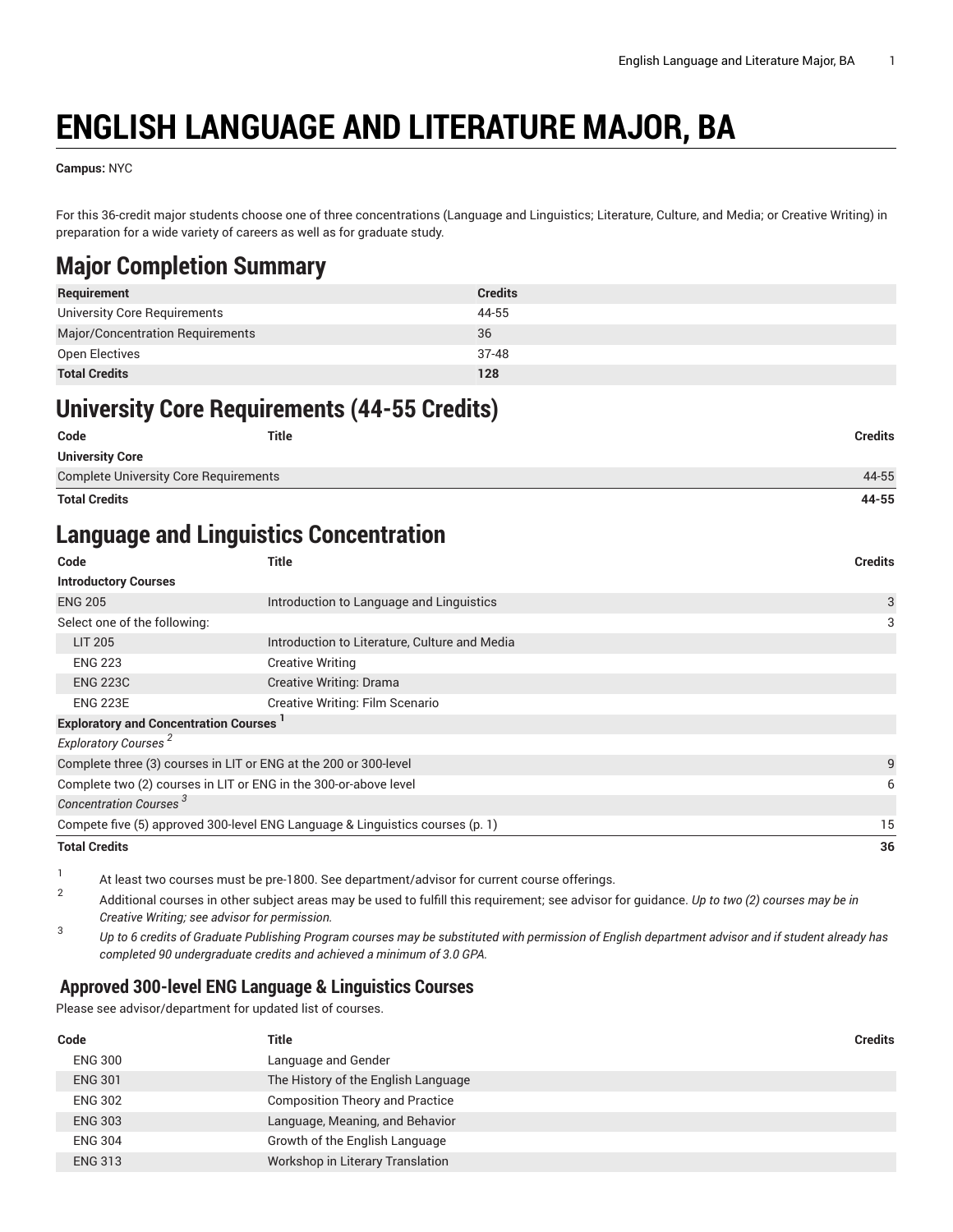| <b>ENG 341</b>  | Language in Society                                    |
|-----------------|--------------------------------------------------------|
| <b>ENG 342</b>  | Writing About Culture: Ethnography                     |
| <b>ENG 395</b>  | Independent Study in English                           |
| <b>ENG 396G</b> | Topics: Language and Identity (ENG/LIT 393 Internship) |
| LIT 338         | Theories of Translation                                |
| LIT 395         | Independent Study in Literature                        |

### **Creative Writing Concentration**

| Code                                         | <b>Title</b>                                                            | <b>Credits</b> |
|----------------------------------------------|-------------------------------------------------------------------------|----------------|
| <b>Introductory Courses</b>                  |                                                                         |                |
| Select one of the following:                 |                                                                         | 3              |
| <b>ENG 223</b>                               | <b>Creative Writing</b>                                                 |                |
| <b>ENG 223C</b>                              | <b>Creative Writing: Drama</b>                                          |                |
| <b>ENG 223E</b>                              | Creative Writing: Film Scenario                                         |                |
| <b>ENG 205</b>                               | Introduction to Language and Linguistics                                |                |
| or LIT 205                                   | Introduction to Literature, Culture and Media                           |                |
| <b>Exploratory and Concentration Courses</b> |                                                                         |                |
| Exploratory Courses <sup>2</sup>             |                                                                         |                |
|                                              | Complete three (3) courses in LIT or ENG at the 200 or 300-level        | 9              |
|                                              | Complete two (2) courses in LIT or ENG in the 300-or-above level        | 6              |
| Concentration Courses <sup>3</sup>           |                                                                         |                |
|                                              | Compete five (5) approved 300-level ENG Creative Writing courses (p. 2) | 15             |
| <b>Total Credits</b>                         |                                                                         | 33             |
|                                              |                                                                         |                |

1 At least two courses must be pre-1800. See department/advisor for current course offerings.

2 Additional courses in other subject areas may be used to fulfill this requirement; see advisor for guidance. *This concentration does not allow Creative Writing courses to be used for this requirement; see advisor for guidance.*

3 Up to 6 credits of Graduate Publishing Program courses may be substituted with permission of English department advisor and if student already has *completed 90 undergraduate credits and achieved a minimum of 3.0 GPA.*

#### <span id="page-1-0"></span>**Approved 300-level ENG Creative Writing Courses**

Please see advisor/department for updated list of courses.

| Code            | <b>Title</b>                                      | <b>Credits</b> |
|-----------------|---------------------------------------------------|----------------|
| <b>ENG 307</b>  | <b>Creative Writing: Fiction</b>                  | 3              |
| <b>ENG 308</b>  | <b>Creative Writing: Poetry</b>                   | 3              |
| <b>ENG 309</b>  | <b>Creative Nonfiction</b>                        | 3              |
| <b>ENG 311</b>  | Workshop in Fiction Writing                       | 3              |
| <b>ENG 312</b>  | Workshop in Poetry Writing                        | 3              |
| <b>ENG 313</b>  | Workshop in Literary Translation                  | 3              |
| <b>ENG 315</b>  | Playwriting                                       | 3              |
| <b>ENG 316</b>  | <b>Writing Comics &amp; Graphic Novels</b>        | 3              |
| <b>ENG 317</b>  | Screenwriting                                     | 3              |
| <b>ENG 322</b>  | <b>Advanced Writing</b>                           | 3              |
| <b>ENG 322A</b> | Advanced Writing: The Art of the Memoir           | 3              |
| <b>ENG 322B</b> | <b>Topic: Advanced Writing: Fiction</b>           | 3              |
| <b>ENG 322C</b> | Advanced Writing: Writing for Children and Tweens | 3              |
| <b>ENG 322D</b> | <b>Advanced Writing: Playwriting</b>              | 3              |
| <b>ENG 323</b>  | <b>Advanced Screenwriting</b>                     | 3              |
| <b>ENG 324</b>  | <b>Writing of Fiction</b>                         | 3              |
| <b>ENG 326</b>  | <b>Topics in Professional Writing</b>             | 3              |
| <b>ENG 326B</b> | Topics in Professional Writing: TV Scriptwriting  | 3              |
| <b>ENG 326C</b> | Topics in Professional Writing: Travel Writing    | 3              |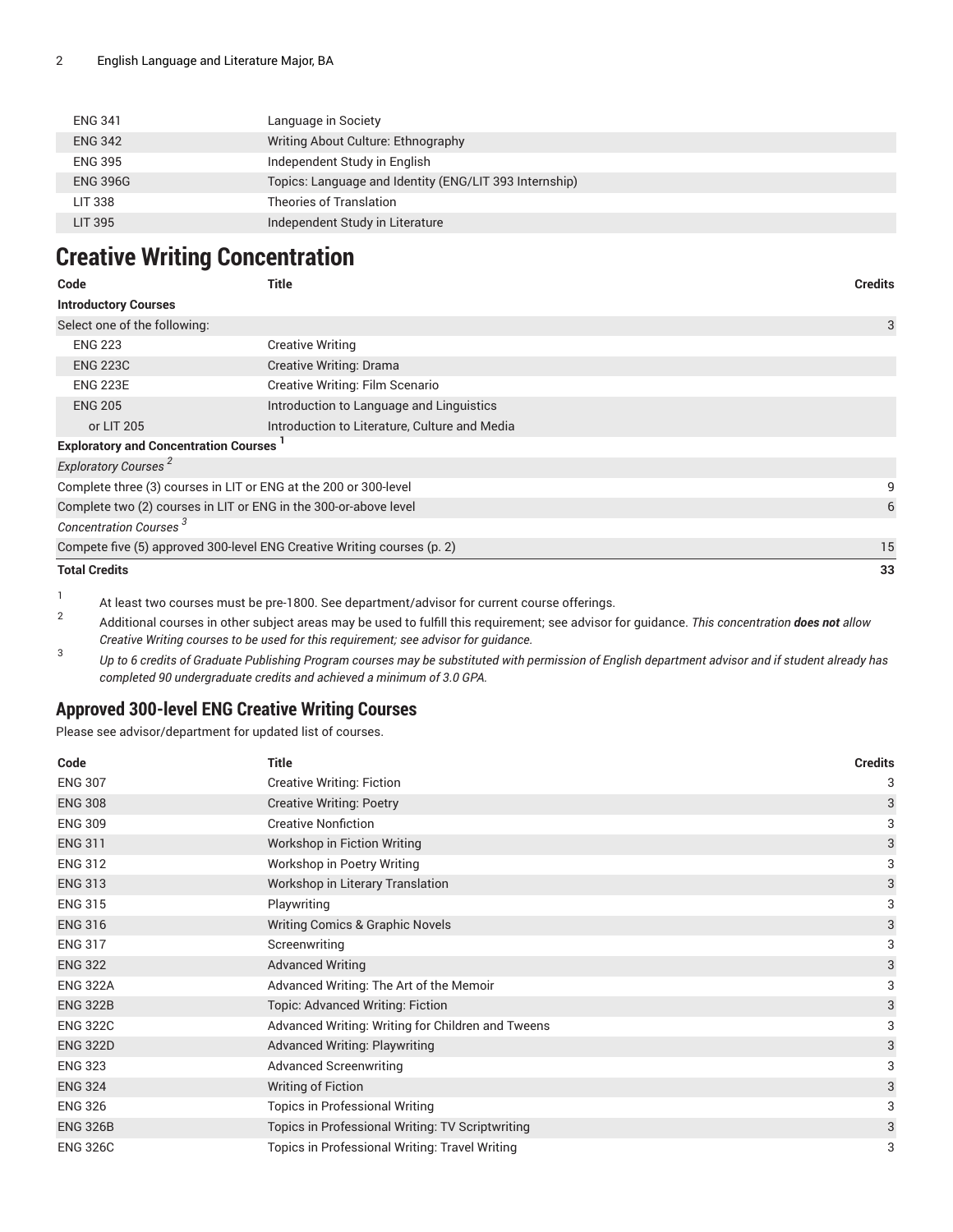| <b>ENG 326D</b> |                                                       | 3       |
|-----------------|-------------------------------------------------------|---------|
| <b>ENG 336</b>  |                                                       | 3       |
| <b>ENG 391</b>  | Advanced Writing Workshop: Poetry                     | 3       |
| <b>ENG 392</b>  | Seminar in Poetry Writing                             | 3       |
| <b>ENG 396A</b> |                                                       | 3       |
| <b>ENG 396E</b> | Writing Cultural Criticism for the Web                | 3       |
| <b>LIT 395</b>  | Independent Study in Literature                       | 3       |
| <b>LIT 338</b>  | <b>Theories of Translation</b>                        | 3       |
| <b>LIT 395A</b> |                                                       | $1 - 6$ |
| <b>ENG 396G</b> | Topics: Language and Identity (ENG/LIT 393 Intership) | 3       |

### **Literature, Culture, and Media Concentration**

| Code                                                             | <b>Title</b>                                                                           | <b>Credits</b> |
|------------------------------------------------------------------|----------------------------------------------------------------------------------------|----------------|
| <b>Introductory Courses</b>                                      |                                                                                        |                |
| <b>LIT 205</b>                                                   | Introduction to Literature, Culture and Media                                          | 3              |
| Select one of the following:                                     |                                                                                        | 3              |
| <b>ENG 205</b>                                                   | Introduction to Language and Linguistics                                               |                |
| <b>ENG 223</b>                                                   | <b>Creative Writing</b>                                                                |                |
| <b>ENG 223C</b>                                                  | <b>Creative Writing: Drama</b>                                                         |                |
| <b>ENG 223E</b>                                                  | Creative Writing: Film Scenario                                                        |                |
| <b>Exploratory and Concentration Courses</b> <sup>1</sup>        |                                                                                        |                |
| Exploratory Courses <sup>2</sup>                                 |                                                                                        |                |
| Complete three (3) courses in LIT or ENG at the 200 or 300-level |                                                                                        | 9              |
| Complete two (2) courses in LIT or ENG in the 300-or-above level |                                                                                        | 6              |
| Concentration Courses <sup>3</sup>                               |                                                                                        |                |
|                                                                  | Complete five (5) approved 300-level ENG Literature, Culture, and Media courses (p. 3) | 15             |
| <b>Total Credits</b>                                             |                                                                                        | 36             |

1 At least two courses must be pre-1800. See department/advisor for current course offerings.

2 Additional courses in other subject areas may be used to fulfill this requirement; see advisor for guidance. *Up to two (2) courses may be in Creative Writing; see advisor for permission.*

3 *One (1) course from approved list of subjects may be used. Please see advisor for guidance.* Up to 6 credits of Graduate Publishing Program courses may be substituted with permission of English department advisor and if student already has *completed 90 undergraduate credits and achieved a minimum of 3.0 GPA.*

### <span id="page-2-0"></span>**Approved 300-level ENG Literature, Culture, and Media Courses**

Please see advisor/department for updated list of courses.

| Code            | Title                                                               | <b>Credits</b> |
|-----------------|---------------------------------------------------------------------|----------------|
| <b>ENG 306</b>  | Writing for the Professions                                         | 3              |
| <b>ENG 310</b>  | Journalism                                                          | 3              |
| <b>ENG 313</b>  | Workshop in Literary Translation                                    | 3              |
| <b>ENG 318</b>  | <b>Feature Writing</b>                                              | 3              |
| <b>ENG 326E</b> | Topics in Professional Writing: Art of Content Creation             | 3              |
| <b>ENG 326F</b> | Topics in Professional Writing: Avatars, Identity, and the Internet | 3              |
| <b>ENG 396E</b> | Writing Cultural Criticism for the Web                              | 3              |
| <b>ENG 395</b>  | Independent Study in English                                        | $1 - 9$        |
| <b>ENG 396G</b> | Topics: Language and Identity (ENG/LIT 393 Intership)               | 3              |
| <b>LIT 301</b>  | Young Adult Literature                                              | 3              |
| LIT 302         | Contemporary British Literature and Culture                         | 3              |
| <b>LIT 303</b>  | Introduction to Cultural Studies                                    | 3              |
| LIT 304         | <b>Postcolonial Literature</b>                                      | 3              |
| <b>LIT 306</b>  | American Dramatic Literature                                        | 3              |
| <b>LIT 307</b>  | <b>Contemporary American Poetry</b>                                 | 3              |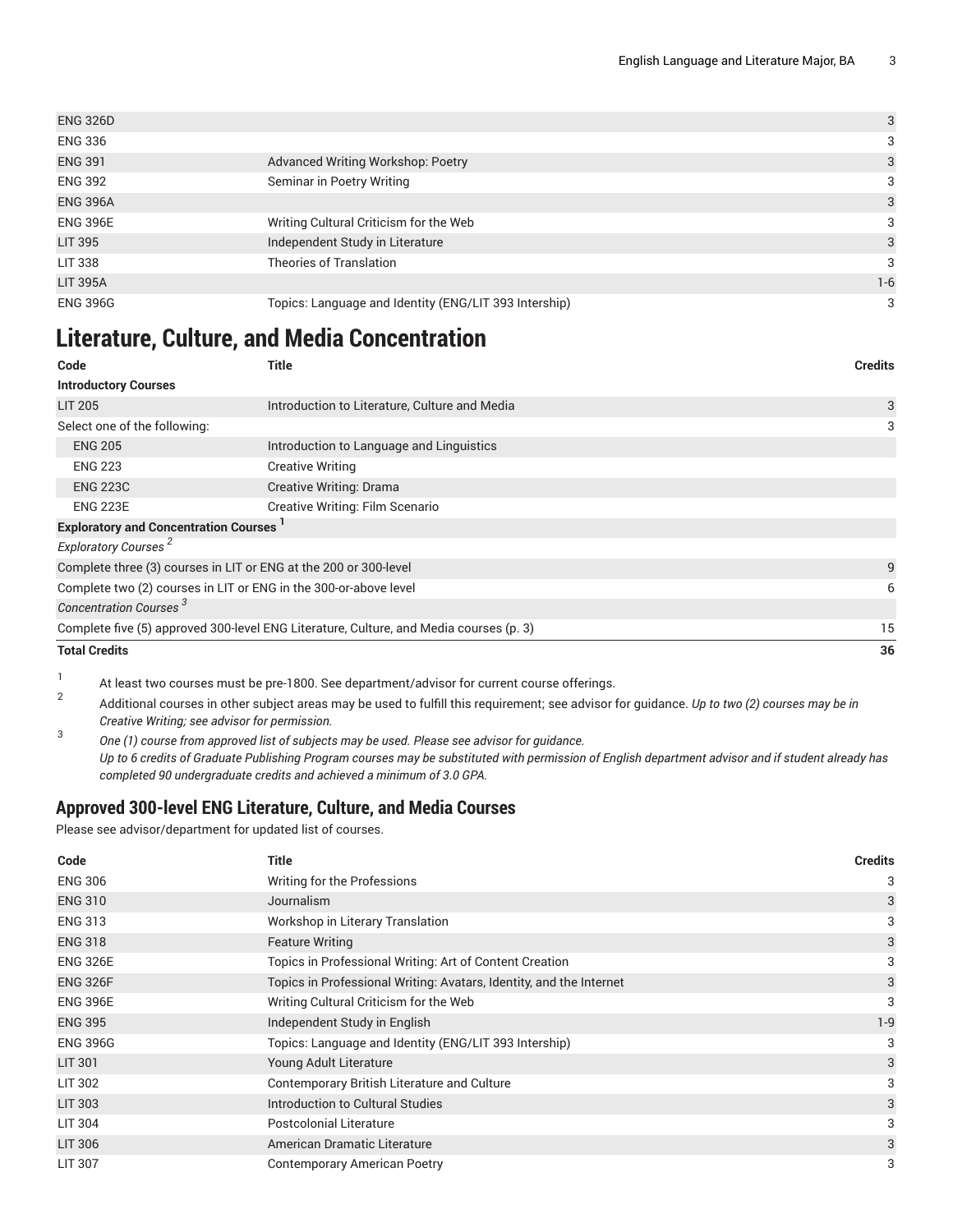| <b>LIT 309</b>  | <b>Medieval Literature</b>                                      | 3                         |
|-----------------|-----------------------------------------------------------------|---------------------------|
| LIT 310         | Children's Literature                                           | 3                         |
| LIT 313         | History of the Novel                                            | 3                         |
| <b>LIT 313A</b> | Studies in the Novel: Twenty First Century                      | 3                         |
| LIT 315         | The 20th Century Novel                                          | 3                         |
| <b>LIT 315A</b> | Topic: Twentieth Century Literature: Post-Modern Literature     | 3                         |
| <b>LIT 315B</b> | Twentieth Century Literature: Labyrinths in Literature and Film | 3                         |
| <b>LIT 320</b>  | American Literature I                                           | 3                         |
| <b>LIT 322</b>  |                                                                 | 3                         |
| <b>LIT 326</b>  | African American Literature                                     | 3                         |
| <b>LIT 329</b>  | <b>Literary Theory and Criticism</b>                            | 3                         |
| LIT 331         |                                                                 | 3                         |
| <b>LIT 334</b>  |                                                                 | 3                         |
| <b>LIT 337</b>  |                                                                 | 3                         |
| <b>LIT 338</b>  | <b>Theories of Translation</b>                                  | 3                         |
| LIT 339         |                                                                 | 3                         |
| <b>LIT 340</b>  | Alternative Media and Literature                                | 3                         |
| <b>LIT 341</b>  | Selfies, Literature and the Visual                              | 3                         |
| <b>LIT 342</b>  | <b>Studies in American Literature</b>                           | 3                         |
| <b>LIT 342A</b> |                                                                 | 3                         |
| <b>LIT 342B</b> |                                                                 | 3                         |
| <b>LIT 342C</b> | Topics: Studies in Amer Lit: August Wilson                      | 3                         |
| <b>LIT 342H</b> | Studies in American Literature: The Harlem Renaissance          | 3                         |
| <b>LIT 342L</b> | Studies in American Literature: Toni Morrison                   | 3                         |
| <b>LIT 342N</b> | Seminar in American Literature: Walt Whitman                    | 3                         |
| LIT 343         | Contemporary American Literature                                | 3                         |
| <b>LIT 345</b>  | <b>Literatures of Diversity</b>                                 | 3                         |
| <b>LIT 347A</b> |                                                                 | $\pmb{4}$                 |
| <b>LIT 348</b>  | Literature and Film                                             | 3                         |
| <b>LIT 349</b>  | American Drama                                                  | 3                         |
| <b>LIT 349A</b> | African American Drama                                          | $\ensuremath{\mathsf{3}}$ |
| LIT 350         | Comparative Medieval Literature                                 | 3                         |
| <b>LIT 351</b>  | Early Modern Literature                                         | 3                         |
| <b>LIT 351A</b> | Early Modern Literature: Early Modern Women's Writing           | 3                         |
| LIT 352         | Seventeenth Century Literature                                  | 3                         |
| LIT 353         | Eighteenth Century Poetry and Prose                             | 3                         |
| <b>LIT 354</b>  | Romanticism                                                     | $\ensuremath{\mathsf{3}}$ |
| LIT 355         | Victorian Literature                                            | 3                         |
| <b>LIT 358</b>  | History of the Book I                                           | $\ensuremath{\mathsf{3}}$ |
| LIT 375         | The Black Arts Movement                                         | 3                         |
| LIT 376         | <b>Slave Narratives</b>                                         | $\ensuremath{\mathsf{3}}$ |
| LIT 360         | Shakespeare on Film                                             | 3                         |
| <b>LIT 361</b>  | Chaucer                                                         | $\ensuremath{\mathsf{3}}$ |
| LIT 362         | Shakespeare                                                     | 3                         |
| LIT 363         | Shakespeare: Before 1600                                        | $\ensuremath{\mathsf{3}}$ |
| LIT 364         | Shakespeare II                                                  | 3                         |
| <b>LIT 369R</b> | Great Authors: Jane Austen                                      | 3                         |
| <b>LIT 396V</b> | Topics in Literature: The Brontes                               | 3                         |
| <b>LIT 373</b>  | Modernism                                                       | 3                         |
| LIT 374         | Studies in Poetry: Modern Poetry                                | 3                         |
| <b>LIT 374A</b> | Studies in Poetry - A                                           | 3                         |
| <b>LIT 374B</b> | Studies in Poetry - B                                           | 3                         |
|                 |                                                                 |                           |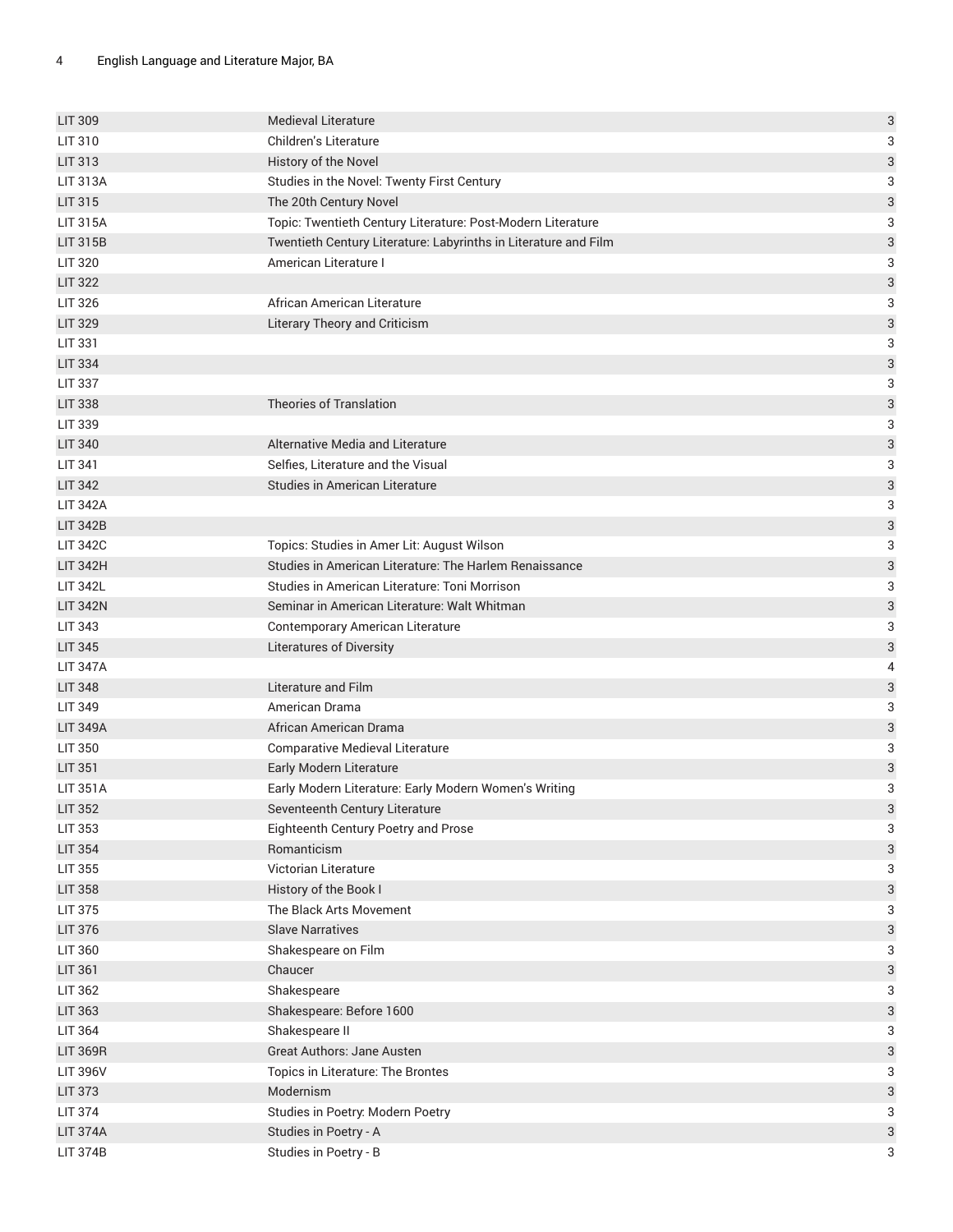| <b>LIT 379</b>  | <b>Feminist Issues in Literature</b>                       | 3     |
|-----------------|------------------------------------------------------------|-------|
| <b>LIT 387</b>  | Open Seminar                                               | 3     |
| <b>LIT 387A</b> | Seminar. Literature and Ecocrticism in the US              | 3     |
| <b>LIT 387B</b> | Open Seminar: Virginia Woolf and Bloomsbury                | 3     |
| <b>LIT 387C</b> | Open Seminar. Shakespeare and Literary Theory              | 3     |
| <b>LIT 387D</b> | Open Seminar: Literature, Technology, and Culture          | 3     |
| <b>LIT 387E</b> | Open Seminar. Comparative Literature                       | 3     |
| <b>LIT 387G</b> | Topics Open Seminar: Virginia Woolf                        | 3     |
| <b>LIT 395</b>  | Independent Study in Literature                            | $1-6$ |
| <b>LIT 396</b>  |                                                            | 3     |
| <b>LIT 396A</b> | Topic: The Theory and Practice of an Interpretation        | 3     |
| <b>LIT 396B</b> | Topic: African-American Literature                         | 3     |
| <b>LIT 396C</b> | Topics in Literature: The Gothic Novel                     | 3     |
| <b>LIT 396E</b> |                                                            | 3     |
| <b>LIT 396G</b> | 2oth Century Asian Literature in Translation               | 3     |
| <b>LIT 396J</b> | Harlem Renaissance II: Fiction, Biography, The Visual Arts | 3     |
| <b>LIT 396M</b> |                                                            | 3     |
| <b>LIT 396N</b> |                                                            | 3     |
| <b>LIT 396P</b> | Topic: Drama for Actors                                    | 3     |
| LIT 396Q        | Topics in Literature: Postmodern Fiction                   | 3     |
| <b>LIT 396R</b> |                                                            | 3     |
| <b>LIT 396S</b> | Topic: Oral Literature and History                         | 4     |
| <b>LIT 396T</b> | Modern British and American Poetry                         | 3     |
| <b>LIT 396U</b> | Topic: Postcolonial Literature: The Caribbean              | 3     |
| <b>LIT 396X</b> | <b>Topics: Trans Literature</b>                            | 3     |
|                 |                                                            |       |

# **Open Electives (37-48 Credits)**

| Code                  | <b>Title</b> | <b>Credits</b> |
|-----------------------|--------------|----------------|
| <b>Open Electives</b> |              |                |
| Select 37-48 credits  |              | $37 - 48$      |
| <b>Total Credits</b>  |              | $37 - 48$      |

# **Creative Writing**

| <b>Credits</b> |
|----------------|
|                |
|                |
| 3              |
| 6              |
| 3              |
| 1.             |
| 3              |
| 16             |
|                |
| 4              |
| 3              |
| 3              |
| 3              |
|                |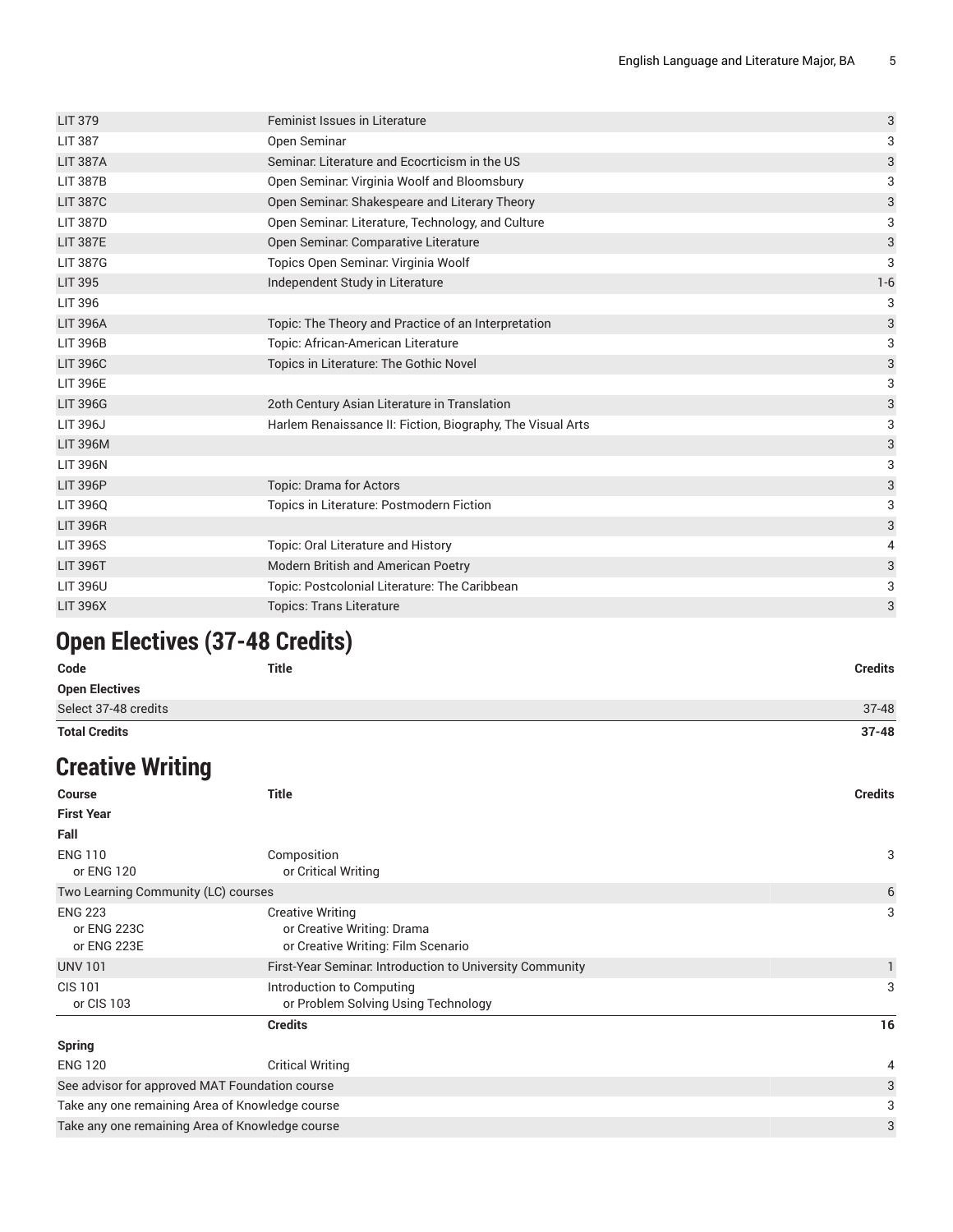| <b>Credits</b><br><b>Second Year</b><br>Fall<br><b>LIT 205</b><br>Introduction to Literature, Culture and Media<br>3<br>or ENG 205<br>or Introduction to Language and Linguistics<br>One 200-level elective course in ENG or LIT<br>3<br>First Second Language Course. See Advisor for guidelines<br>3<br>3<br>Take any one remaining Area of Knowledge course<br>Civic Engagement (CE) elective<br>3<br><b>Credits</b><br>15<br><b>Spring</b><br>3<br>One 200-level course in ENG or LIT (pre-1800 literatures)<br>3<br><b>ENG 201</b><br>Writing in the Disciplines<br>Second Language Course, if applicable<br>3<br>3<br>Take any one remaining Area of Knowledge course<br><b>COM 200</b><br><b>Public Speaking</b><br>3<br><b>Credits</b><br>15<br><b>Third Year</b><br>Fall<br>One 300-level course in ENG or LIT (pre-1800 literatures)<br>3<br>One 300-level Creative Writing course<br>3<br>Take any one remaining Area of Knowledge course<br>3<br>3<br>One Lab science course<br>Open Elective Course<br>3<br>3<br>Open Elective Course<br><b>Credits</b><br>18<br><b>Spring</b><br>One 300-level course in ENG or LIT<br>3<br>3<br>One 300-level Creative Writing course<br>Take any one remaining Area of Knowledge course<br>3<br>Open Elective Course<br>3<br>Open Elective Course<br>3<br>Open Elective Course<br>3<br><b>Credits</b><br>18<br><b>Fourth Year</b><br>Fall<br>One 300-level Creative Writing course<br>3<br>One 300-level Creative Writing course<br>3<br>Take any one remaining Area of Knowledge course<br>3<br>Open Elective Course<br>3<br>Open Elective Course<br>3<br><b>Credits</b><br>15<br><b>Spring</b><br>One 300-level course in concentration<br>3<br>Take any one remaining Area of Knowledge course<br>3<br>3<br>Open Elective Course<br>3<br>Open Elective Course<br>Open Elective Course<br>3<br><b>Credits</b><br>15<br><b>Total Credits</b><br>128 | One 200-level course in ENG or LIT | 3  |
|------------------------------------------------------------------------------------------------------------------------------------------------------------------------------------------------------------------------------------------------------------------------------------------------------------------------------------------------------------------------------------------------------------------------------------------------------------------------------------------------------------------------------------------------------------------------------------------------------------------------------------------------------------------------------------------------------------------------------------------------------------------------------------------------------------------------------------------------------------------------------------------------------------------------------------------------------------------------------------------------------------------------------------------------------------------------------------------------------------------------------------------------------------------------------------------------------------------------------------------------------------------------------------------------------------------------------------------------------------------------------------------------------------------------------------------------------------------------------------------------------------------------------------------------------------------------------------------------------------------------------------------------------------------------------------------------------------------------------------------------------------------------------------------------------------------------------------------------------------------------------------------------------|------------------------------------|----|
|                                                                                                                                                                                                                                                                                                                                                                                                                                                                                                                                                                                                                                                                                                                                                                                                                                                                                                                                                                                                                                                                                                                                                                                                                                                                                                                                                                                                                                                                                                                                                                                                                                                                                                                                                                                                                                                                                                      |                                    | 16 |
|                                                                                                                                                                                                                                                                                                                                                                                                                                                                                                                                                                                                                                                                                                                                                                                                                                                                                                                                                                                                                                                                                                                                                                                                                                                                                                                                                                                                                                                                                                                                                                                                                                                                                                                                                                                                                                                                                                      |                                    |    |
|                                                                                                                                                                                                                                                                                                                                                                                                                                                                                                                                                                                                                                                                                                                                                                                                                                                                                                                                                                                                                                                                                                                                                                                                                                                                                                                                                                                                                                                                                                                                                                                                                                                                                                                                                                                                                                                                                                      |                                    |    |
|                                                                                                                                                                                                                                                                                                                                                                                                                                                                                                                                                                                                                                                                                                                                                                                                                                                                                                                                                                                                                                                                                                                                                                                                                                                                                                                                                                                                                                                                                                                                                                                                                                                                                                                                                                                                                                                                                                      |                                    |    |
|                                                                                                                                                                                                                                                                                                                                                                                                                                                                                                                                                                                                                                                                                                                                                                                                                                                                                                                                                                                                                                                                                                                                                                                                                                                                                                                                                                                                                                                                                                                                                                                                                                                                                                                                                                                                                                                                                                      |                                    |    |
|                                                                                                                                                                                                                                                                                                                                                                                                                                                                                                                                                                                                                                                                                                                                                                                                                                                                                                                                                                                                                                                                                                                                                                                                                                                                                                                                                                                                                                                                                                                                                                                                                                                                                                                                                                                                                                                                                                      |                                    |    |
|                                                                                                                                                                                                                                                                                                                                                                                                                                                                                                                                                                                                                                                                                                                                                                                                                                                                                                                                                                                                                                                                                                                                                                                                                                                                                                                                                                                                                                                                                                                                                                                                                                                                                                                                                                                                                                                                                                      |                                    |    |
|                                                                                                                                                                                                                                                                                                                                                                                                                                                                                                                                                                                                                                                                                                                                                                                                                                                                                                                                                                                                                                                                                                                                                                                                                                                                                                                                                                                                                                                                                                                                                                                                                                                                                                                                                                                                                                                                                                      |                                    |    |
|                                                                                                                                                                                                                                                                                                                                                                                                                                                                                                                                                                                                                                                                                                                                                                                                                                                                                                                                                                                                                                                                                                                                                                                                                                                                                                                                                                                                                                                                                                                                                                                                                                                                                                                                                                                                                                                                                                      |                                    |    |
|                                                                                                                                                                                                                                                                                                                                                                                                                                                                                                                                                                                                                                                                                                                                                                                                                                                                                                                                                                                                                                                                                                                                                                                                                                                                                                                                                                                                                                                                                                                                                                                                                                                                                                                                                                                                                                                                                                      |                                    |    |
|                                                                                                                                                                                                                                                                                                                                                                                                                                                                                                                                                                                                                                                                                                                                                                                                                                                                                                                                                                                                                                                                                                                                                                                                                                                                                                                                                                                                                                                                                                                                                                                                                                                                                                                                                                                                                                                                                                      |                                    |    |
|                                                                                                                                                                                                                                                                                                                                                                                                                                                                                                                                                                                                                                                                                                                                                                                                                                                                                                                                                                                                                                                                                                                                                                                                                                                                                                                                                                                                                                                                                                                                                                                                                                                                                                                                                                                                                                                                                                      |                                    |    |
|                                                                                                                                                                                                                                                                                                                                                                                                                                                                                                                                                                                                                                                                                                                                                                                                                                                                                                                                                                                                                                                                                                                                                                                                                                                                                                                                                                                                                                                                                                                                                                                                                                                                                                                                                                                                                                                                                                      |                                    |    |
|                                                                                                                                                                                                                                                                                                                                                                                                                                                                                                                                                                                                                                                                                                                                                                                                                                                                                                                                                                                                                                                                                                                                                                                                                                                                                                                                                                                                                                                                                                                                                                                                                                                                                                                                                                                                                                                                                                      |                                    |    |
|                                                                                                                                                                                                                                                                                                                                                                                                                                                                                                                                                                                                                                                                                                                                                                                                                                                                                                                                                                                                                                                                                                                                                                                                                                                                                                                                                                                                                                                                                                                                                                                                                                                                                                                                                                                                                                                                                                      |                                    |    |
|                                                                                                                                                                                                                                                                                                                                                                                                                                                                                                                                                                                                                                                                                                                                                                                                                                                                                                                                                                                                                                                                                                                                                                                                                                                                                                                                                                                                                                                                                                                                                                                                                                                                                                                                                                                                                                                                                                      |                                    |    |
|                                                                                                                                                                                                                                                                                                                                                                                                                                                                                                                                                                                                                                                                                                                                                                                                                                                                                                                                                                                                                                                                                                                                                                                                                                                                                                                                                                                                                                                                                                                                                                                                                                                                                                                                                                                                                                                                                                      |                                    |    |
|                                                                                                                                                                                                                                                                                                                                                                                                                                                                                                                                                                                                                                                                                                                                                                                                                                                                                                                                                                                                                                                                                                                                                                                                                                                                                                                                                                                                                                                                                                                                                                                                                                                                                                                                                                                                                                                                                                      |                                    |    |
|                                                                                                                                                                                                                                                                                                                                                                                                                                                                                                                                                                                                                                                                                                                                                                                                                                                                                                                                                                                                                                                                                                                                                                                                                                                                                                                                                                                                                                                                                                                                                                                                                                                                                                                                                                                                                                                                                                      |                                    |    |
|                                                                                                                                                                                                                                                                                                                                                                                                                                                                                                                                                                                                                                                                                                                                                                                                                                                                                                                                                                                                                                                                                                                                                                                                                                                                                                                                                                                                                                                                                                                                                                                                                                                                                                                                                                                                                                                                                                      |                                    |    |
|                                                                                                                                                                                                                                                                                                                                                                                                                                                                                                                                                                                                                                                                                                                                                                                                                                                                                                                                                                                                                                                                                                                                                                                                                                                                                                                                                                                                                                                                                                                                                                                                                                                                                                                                                                                                                                                                                                      |                                    |    |
|                                                                                                                                                                                                                                                                                                                                                                                                                                                                                                                                                                                                                                                                                                                                                                                                                                                                                                                                                                                                                                                                                                                                                                                                                                                                                                                                                                                                                                                                                                                                                                                                                                                                                                                                                                                                                                                                                                      |                                    |    |
|                                                                                                                                                                                                                                                                                                                                                                                                                                                                                                                                                                                                                                                                                                                                                                                                                                                                                                                                                                                                                                                                                                                                                                                                                                                                                                                                                                                                                                                                                                                                                                                                                                                                                                                                                                                                                                                                                                      |                                    |    |
|                                                                                                                                                                                                                                                                                                                                                                                                                                                                                                                                                                                                                                                                                                                                                                                                                                                                                                                                                                                                                                                                                                                                                                                                                                                                                                                                                                                                                                                                                                                                                                                                                                                                                                                                                                                                                                                                                                      |                                    |    |
|                                                                                                                                                                                                                                                                                                                                                                                                                                                                                                                                                                                                                                                                                                                                                                                                                                                                                                                                                                                                                                                                                                                                                                                                                                                                                                                                                                                                                                                                                                                                                                                                                                                                                                                                                                                                                                                                                                      |                                    |    |
|                                                                                                                                                                                                                                                                                                                                                                                                                                                                                                                                                                                                                                                                                                                                                                                                                                                                                                                                                                                                                                                                                                                                                                                                                                                                                                                                                                                                                                                                                                                                                                                                                                                                                                                                                                                                                                                                                                      |                                    |    |
|                                                                                                                                                                                                                                                                                                                                                                                                                                                                                                                                                                                                                                                                                                                                                                                                                                                                                                                                                                                                                                                                                                                                                                                                                                                                                                                                                                                                                                                                                                                                                                                                                                                                                                                                                                                                                                                                                                      |                                    |    |
|                                                                                                                                                                                                                                                                                                                                                                                                                                                                                                                                                                                                                                                                                                                                                                                                                                                                                                                                                                                                                                                                                                                                                                                                                                                                                                                                                                                                                                                                                                                                                                                                                                                                                                                                                                                                                                                                                                      |                                    |    |
|                                                                                                                                                                                                                                                                                                                                                                                                                                                                                                                                                                                                                                                                                                                                                                                                                                                                                                                                                                                                                                                                                                                                                                                                                                                                                                                                                                                                                                                                                                                                                                                                                                                                                                                                                                                                                                                                                                      |                                    |    |
|                                                                                                                                                                                                                                                                                                                                                                                                                                                                                                                                                                                                                                                                                                                                                                                                                                                                                                                                                                                                                                                                                                                                                                                                                                                                                                                                                                                                                                                                                                                                                                                                                                                                                                                                                                                                                                                                                                      |                                    |    |
|                                                                                                                                                                                                                                                                                                                                                                                                                                                                                                                                                                                                                                                                                                                                                                                                                                                                                                                                                                                                                                                                                                                                                                                                                                                                                                                                                                                                                                                                                                                                                                                                                                                                                                                                                                                                                                                                                                      |                                    |    |
|                                                                                                                                                                                                                                                                                                                                                                                                                                                                                                                                                                                                                                                                                                                                                                                                                                                                                                                                                                                                                                                                                                                                                                                                                                                                                                                                                                                                                                                                                                                                                                                                                                                                                                                                                                                                                                                                                                      |                                    |    |
|                                                                                                                                                                                                                                                                                                                                                                                                                                                                                                                                                                                                                                                                                                                                                                                                                                                                                                                                                                                                                                                                                                                                                                                                                                                                                                                                                                                                                                                                                                                                                                                                                                                                                                                                                                                                                                                                                                      |                                    |    |
|                                                                                                                                                                                                                                                                                                                                                                                                                                                                                                                                                                                                                                                                                                                                                                                                                                                                                                                                                                                                                                                                                                                                                                                                                                                                                                                                                                                                                                                                                                                                                                                                                                                                                                                                                                                                                                                                                                      |                                    |    |
|                                                                                                                                                                                                                                                                                                                                                                                                                                                                                                                                                                                                                                                                                                                                                                                                                                                                                                                                                                                                                                                                                                                                                                                                                                                                                                                                                                                                                                                                                                                                                                                                                                                                                                                                                                                                                                                                                                      |                                    |    |
|                                                                                                                                                                                                                                                                                                                                                                                                                                                                                                                                                                                                                                                                                                                                                                                                                                                                                                                                                                                                                                                                                                                                                                                                                                                                                                                                                                                                                                                                                                                                                                                                                                                                                                                                                                                                                                                                                                      |                                    |    |
|                                                                                                                                                                                                                                                                                                                                                                                                                                                                                                                                                                                                                                                                                                                                                                                                                                                                                                                                                                                                                                                                                                                                                                                                                                                                                                                                                                                                                                                                                                                                                                                                                                                                                                                                                                                                                                                                                                      |                                    |    |
|                                                                                                                                                                                                                                                                                                                                                                                                                                                                                                                                                                                                                                                                                                                                                                                                                                                                                                                                                                                                                                                                                                                                                                                                                                                                                                                                                                                                                                                                                                                                                                                                                                                                                                                                                                                                                                                                                                      |                                    |    |
|                                                                                                                                                                                                                                                                                                                                                                                                                                                                                                                                                                                                                                                                                                                                                                                                                                                                                                                                                                                                                                                                                                                                                                                                                                                                                                                                                                                                                                                                                                                                                                                                                                                                                                                                                                                                                                                                                                      |                                    |    |
|                                                                                                                                                                                                                                                                                                                                                                                                                                                                                                                                                                                                                                                                                                                                                                                                                                                                                                                                                                                                                                                                                                                                                                                                                                                                                                                                                                                                                                                                                                                                                                                                                                                                                                                                                                                                                                                                                                      |                                    |    |
|                                                                                                                                                                                                                                                                                                                                                                                                                                                                                                                                                                                                                                                                                                                                                                                                                                                                                                                                                                                                                                                                                                                                                                                                                                                                                                                                                                                                                                                                                                                                                                                                                                                                                                                                                                                                                                                                                                      |                                    |    |
|                                                                                                                                                                                                                                                                                                                                                                                                                                                                                                                                                                                                                                                                                                                                                                                                                                                                                                                                                                                                                                                                                                                                                                                                                                                                                                                                                                                                                                                                                                                                                                                                                                                                                                                                                                                                                                                                                                      |                                    |    |
|                                                                                                                                                                                                                                                                                                                                                                                                                                                                                                                                                                                                                                                                                                                                                                                                                                                                                                                                                                                                                                                                                                                                                                                                                                                                                                                                                                                                                                                                                                                                                                                                                                                                                                                                                                                                                                                                                                      |                                    |    |
|                                                                                                                                                                                                                                                                                                                                                                                                                                                                                                                                                                                                                                                                                                                                                                                                                                                                                                                                                                                                                                                                                                                                                                                                                                                                                                                                                                                                                                                                                                                                                                                                                                                                                                                                                                                                                                                                                                      |                                    |    |
|                                                                                                                                                                                                                                                                                                                                                                                                                                                                                                                                                                                                                                                                                                                                                                                                                                                                                                                                                                                                                                                                                                                                                                                                                                                                                                                                                                                                                                                                                                                                                                                                                                                                                                                                                                                                                                                                                                      |                                    |    |
|                                                                                                                                                                                                                                                                                                                                                                                                                                                                                                                                                                                                                                                                                                                                                                                                                                                                                                                                                                                                                                                                                                                                                                                                                                                                                                                                                                                                                                                                                                                                                                                                                                                                                                                                                                                                                                                                                                      |                                    |    |
|                                                                                                                                                                                                                                                                                                                                                                                                                                                                                                                                                                                                                                                                                                                                                                                                                                                                                                                                                                                                                                                                                                                                                                                                                                                                                                                                                                                                                                                                                                                                                                                                                                                                                                                                                                                                                                                                                                      |                                    |    |
|                                                                                                                                                                                                                                                                                                                                                                                                                                                                                                                                                                                                                                                                                                                                                                                                                                                                                                                                                                                                                                                                                                                                                                                                                                                                                                                                                                                                                                                                                                                                                                                                                                                                                                                                                                                                                                                                                                      |                                    |    |
|                                                                                                                                                                                                                                                                                                                                                                                                                                                                                                                                                                                                                                                                                                                                                                                                                                                                                                                                                                                                                                                                                                                                                                                                                                                                                                                                                                                                                                                                                                                                                                                                                                                                                                                                                                                                                                                                                                      |                                    |    |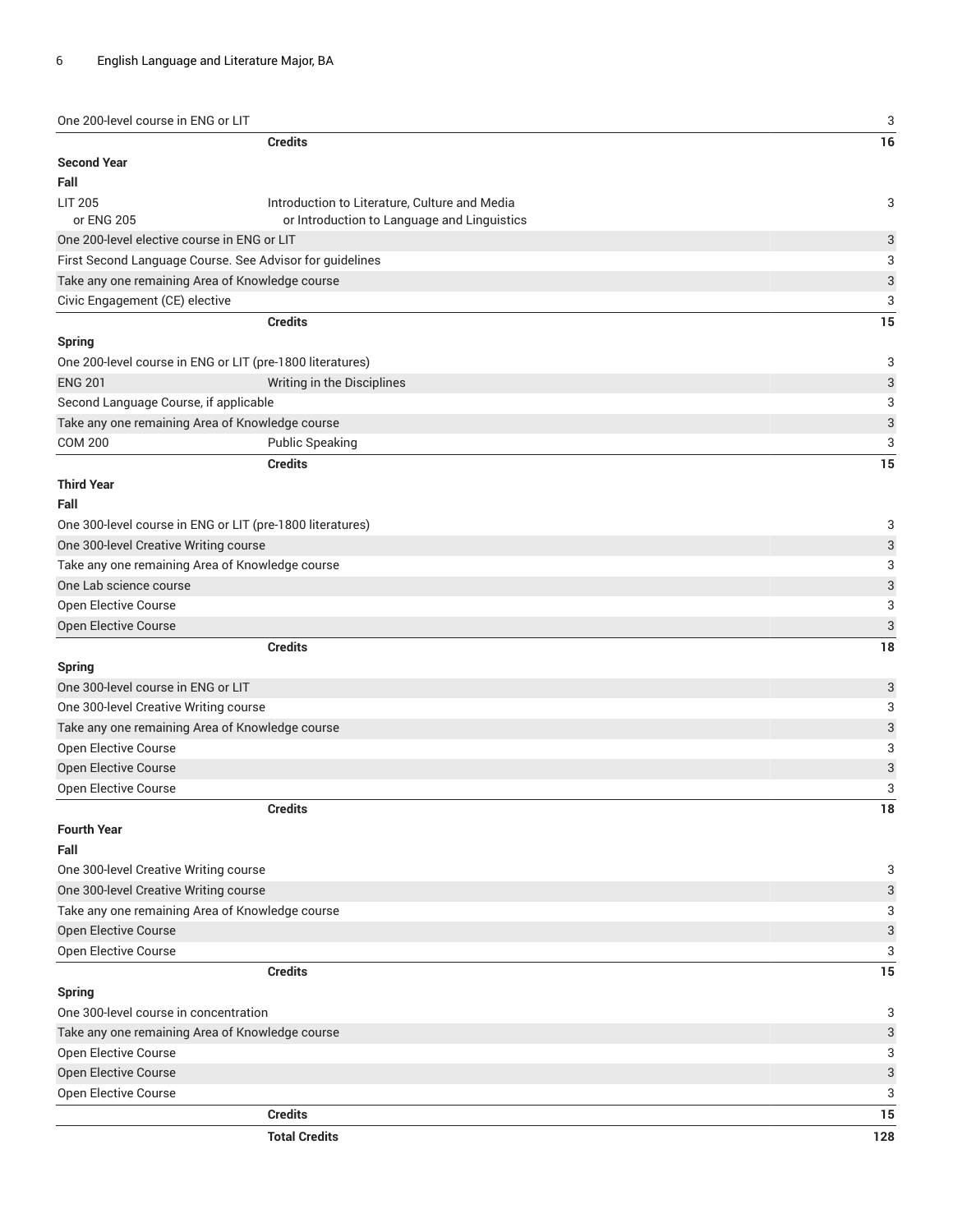# **Language and Linguistics**

| <b>Course</b>                                             | <b>Title</b>                                                     | <b>Credits</b>            |
|-----------------------------------------------------------|------------------------------------------------------------------|---------------------------|
| <b>First Year</b>                                         |                                                                  |                           |
| Fall                                                      |                                                                  |                           |
| <b>ENG 110</b><br>or ENG 120                              | Composition<br>or Critical Writing                               | 3                         |
| <b>UNV 101</b>                                            | First-Year Seminar. Introduction to University Community         | 1                         |
| <b>CIS 101</b><br>or CIS 103                              | Introduction to Computing<br>or Problem Solving Using Technology | 3                         |
| Two Learning Community (LC) courses                       |                                                                  | $\,6$                     |
| <b>ENG 205</b>                                            | Introduction to Language and Linguistics                         | 3                         |
|                                                           | <b>Credits</b>                                                   | 16                        |
| <b>Spring</b>                                             |                                                                  |                           |
| <b>ENG 120</b>                                            | <b>Critical Writing</b>                                          | 4                         |
| See advisor for approved MAT Foundation course            |                                                                  | 3                         |
| Take any one remaining Area of Knowledge course           |                                                                  | 3                         |
| Take any one remaining Area of Knowledge course           |                                                                  | 3                         |
| One 200-level course in ENG or LIT                        |                                                                  | 3                         |
|                                                           | <b>Credits</b>                                                   | 16                        |
| <b>Second Year</b>                                        |                                                                  |                           |
| Fall                                                      |                                                                  |                           |
| <b>LIT 205</b>                                            | Introduction to Literature, Culture and Media                    | 3                         |
| or ENG 223                                                | or Creative Writing                                              |                           |
| or ENG 223C                                               | or Creative Writing: Drama                                       |                           |
| or ENG 223E                                               | or Creative Writing: Film Scenario                               |                           |
| One 200-level elective course in ENG or LIT               |                                                                  | 3                         |
| First Second Language Course. See Advisor for guidelines  |                                                                  | 3                         |
| Take any one remaining Area of Knowledge course           |                                                                  | $\ensuremath{\mathsf{3}}$ |
| Civic Engagement (CE) elective                            |                                                                  | 3                         |
|                                                           | <b>Credits</b>                                                   | 15                        |
| <b>Spring</b>                                             |                                                                  |                           |
| One 200-level course in ENG or LIT (pre-1800 literatures) |                                                                  | 3                         |
| <b>ENG 201</b>                                            | Writing in the Disciplines                                       | 3                         |
| Second Language Course, if applicable                     |                                                                  | 3                         |
| Take any one remaining Area of Knowledge course           |                                                                  | 3                         |
| Open Elective Course                                      |                                                                  | 3                         |
|                                                           | <b>Credits</b>                                                   | 15                        |
| <b>Third Year</b>                                         |                                                                  |                           |
| Fall                                                      |                                                                  |                           |
| One 300-level course in ENG or LIT (pre-1800 literatures) |                                                                  | 3                         |
| One 300-level course in concentration                     |                                                                  | 3                         |
| Take any one remaining Area of Knowledge course           |                                                                  | 3                         |
| One Lab science course                                    |                                                                  | 3                         |
| Open Elective Course                                      |                                                                  | 3                         |
| Open Elective Course                                      |                                                                  | 3                         |
|                                                           | <b>Credits</b>                                                   | 18                        |
| <b>Spring</b>                                             |                                                                  |                           |
| One 300-level course in ENG or LIT                        |                                                                  | 3                         |
| One 300-level Language and Linguistics course             |                                                                  | 3                         |
| Take any one remaining Area of Knowledge course           |                                                                  | 3                         |
| Open Elective Course                                      |                                                                  | 3                         |
| Open Elective Course                                      |                                                                  | 3                         |
|                                                           |                                                                  |                           |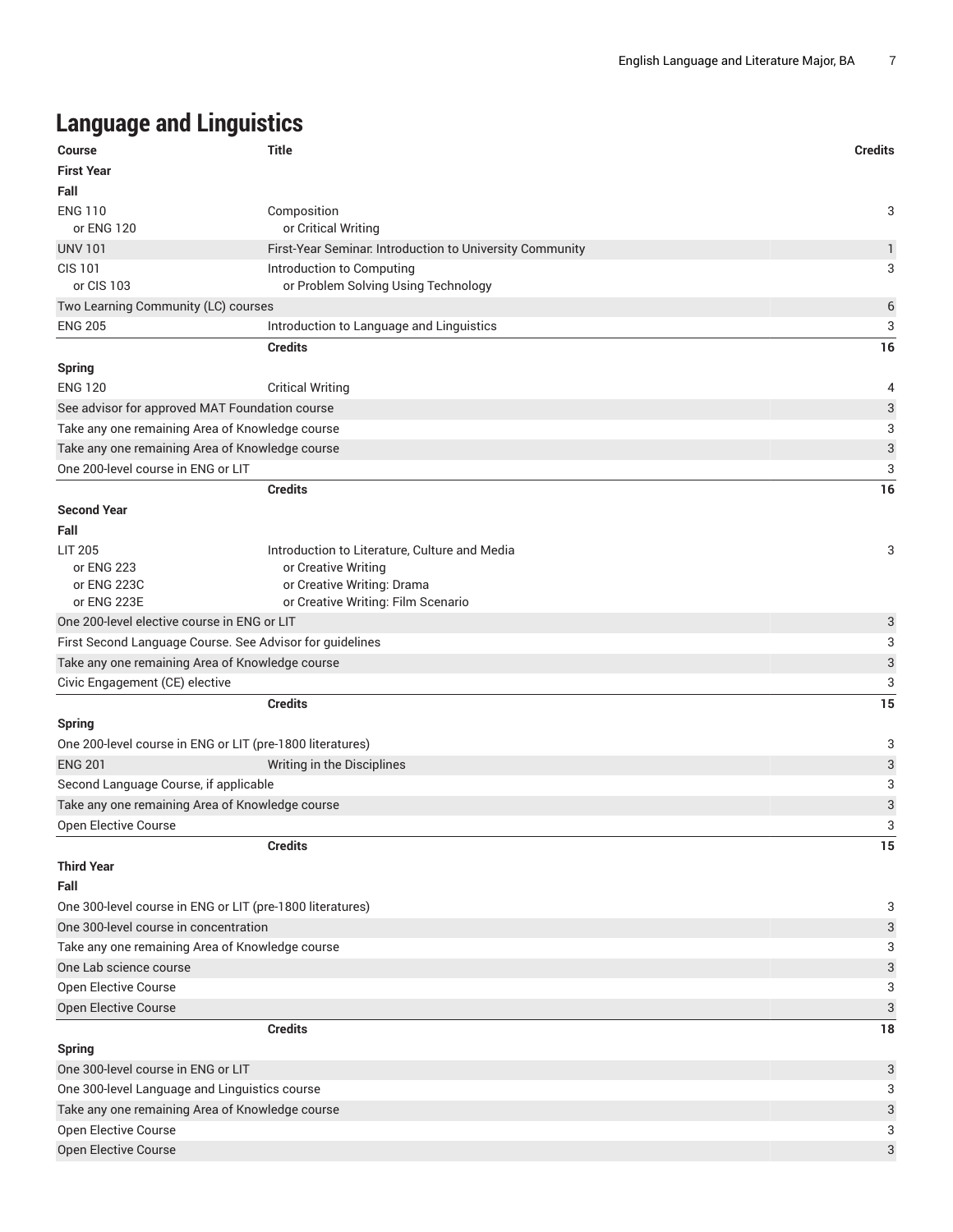| Open Elective Course                            |                                                  | 3   |
|-------------------------------------------------|--------------------------------------------------|-----|
|                                                 | <b>Credits</b>                                   | 18  |
| <b>Fourth Year</b>                              |                                                  |     |
| Fall                                            |                                                  |     |
|                                                 | One 300-level Language and Linguistics course    | 3   |
| One 300-level Language and Linguistics course   |                                                  | 3   |
| Take any one remaining Area of Knowledge course |                                                  | 3   |
| <b>COM 200</b>                                  | <b>Public Speaking</b>                           | 3   |
| Open Elective Course                            |                                                  | 3   |
|                                                 | <b>Credits</b>                                   | 15  |
| <b>Spring</b>                                   |                                                  |     |
|                                                 | One 300-level course in Language and Linguistics | 3   |
| Take any one remaining Area of Knowledge course |                                                  | 3   |
| Open Elective Course                            |                                                  | 3   |
| <b>Open Elective Course</b>                     |                                                  | 3   |
| Open Elective Course                            |                                                  | 3   |
|                                                 | <b>Credits</b>                                   | 15  |
| <b>Total Credits</b>                            |                                                  | 128 |

# **Literature, Culture, & Media**

| <b>Course</b>                                                                        | <b>Title</b>                                              | <b>Credits</b>            |
|--------------------------------------------------------------------------------------|-----------------------------------------------------------|---------------------------|
| <b>First Year</b>                                                                    |                                                           |                           |
| Fall                                                                                 |                                                           |                           |
| <b>ENG 110</b>                                                                       | Composition                                               | 3                         |
| or ENG 120                                                                           | or Critical Writing                                       |                           |
| <b>UNV 101</b>                                                                       | First-Year Seminar. Introduction to University Community  | 1                         |
| <b>CIS 101</b>                                                                       | Introduction to Computing                                 | 3                         |
| or CIS 103                                                                           | or Problem Solving Using Technology                       |                           |
| <b>LIT 205</b>                                                                       | Introduction to Literature, Culture and Media             | 3                         |
| Two Learning Community (LC) courses                                                  |                                                           | 6                         |
|                                                                                      | <b>Credits</b>                                            | 16                        |
| <b>Spring</b>                                                                        |                                                           |                           |
| <b>ENG 120</b>                                                                       | <b>Critical Writing</b>                                   | 4                         |
| See advisor for approved MAT Foundation course<br>One 200-level course in ENG or LIT |                                                           | $\ensuremath{\mathsf{3}}$ |
|                                                                                      |                                                           | 3                         |
| Take any one remaining Area of Knowledge course                                      |                                                           | $\ensuremath{\mathsf{3}}$ |
| Take any one remaining Area of Knowledge course                                      |                                                           | 3                         |
|                                                                                      | <b>Credits</b>                                            | 16                        |
| <b>Second Year</b>                                                                   |                                                           |                           |
| Fall                                                                                 |                                                           |                           |
| <b>ENG 223</b>                                                                       | <b>Creative Writing</b>                                   | 3                         |
| or ENG 223C                                                                          | or Creative Writing: Drama                                |                           |
| or ENG 205                                                                           | or Introduction to Language and Linguistics               |                           |
| One 200-level elective course in ENG or LIT                                          |                                                           | 3                         |
|                                                                                      | First Second Language Course. See Advisor for guidelines  | 3                         |
| Take any one remaining Area of Knowledge course                                      |                                                           | $\ensuremath{\mathsf{3}}$ |
| Civic Engagement (CE) elective                                                       |                                                           | 3                         |
|                                                                                      | <b>Credits</b>                                            | 15                        |
| Spring                                                                               |                                                           |                           |
|                                                                                      | One 200-level course in ENG or LIT (pre-1800 literatures) | 3                         |
| <b>ENG 201</b>                                                                       | Writing in the Disciplines                                | 3                         |
| Second Language Course, if applicable                                                |                                                           | 3                         |